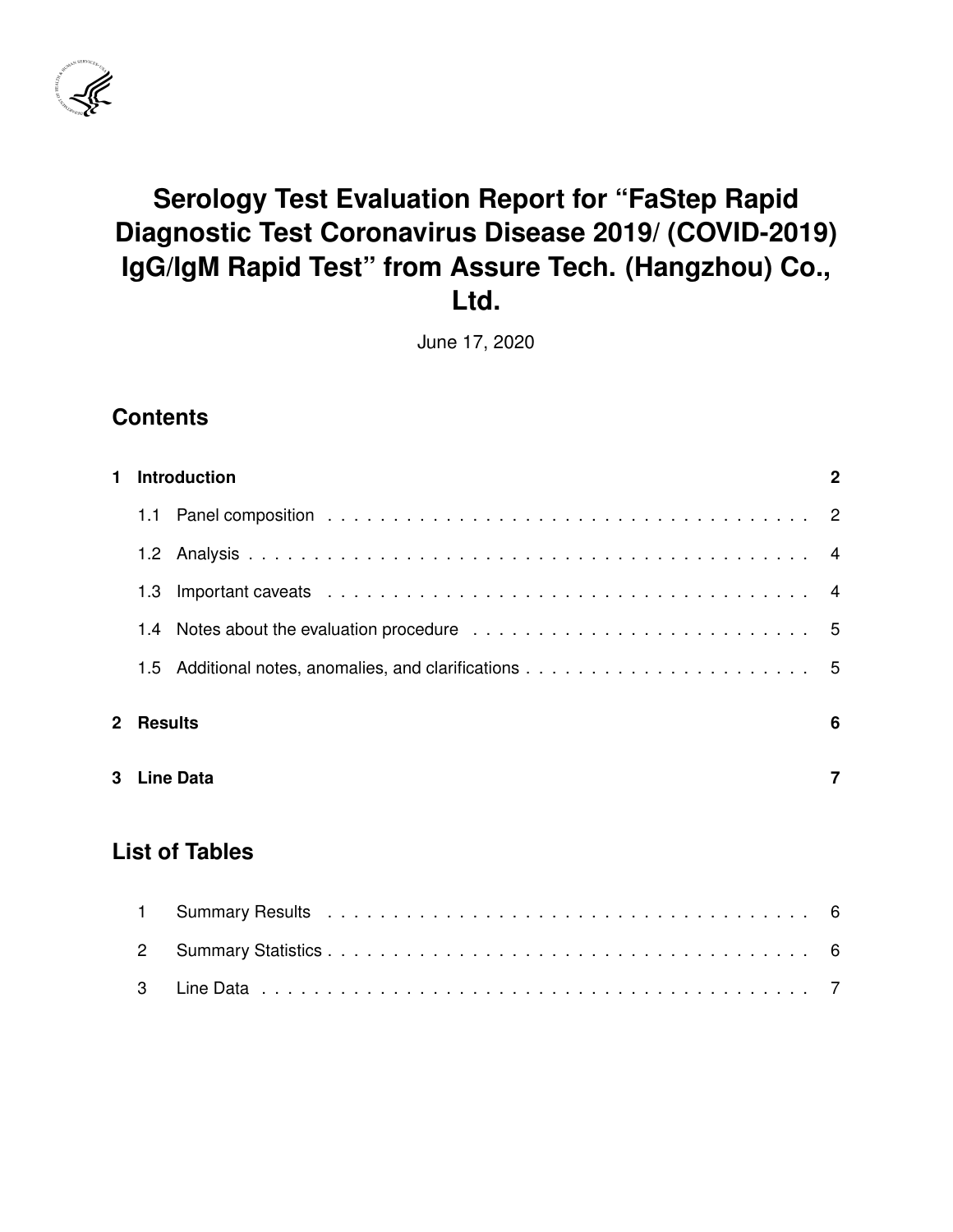## **List of Figures**

| Titer levels for $(A)$ IgM+ and $(B)$ IgG+ samples according to the CDC SARS-CoV-2 |  |
|------------------------------------------------------------------------------------|--|
|                                                                                    |  |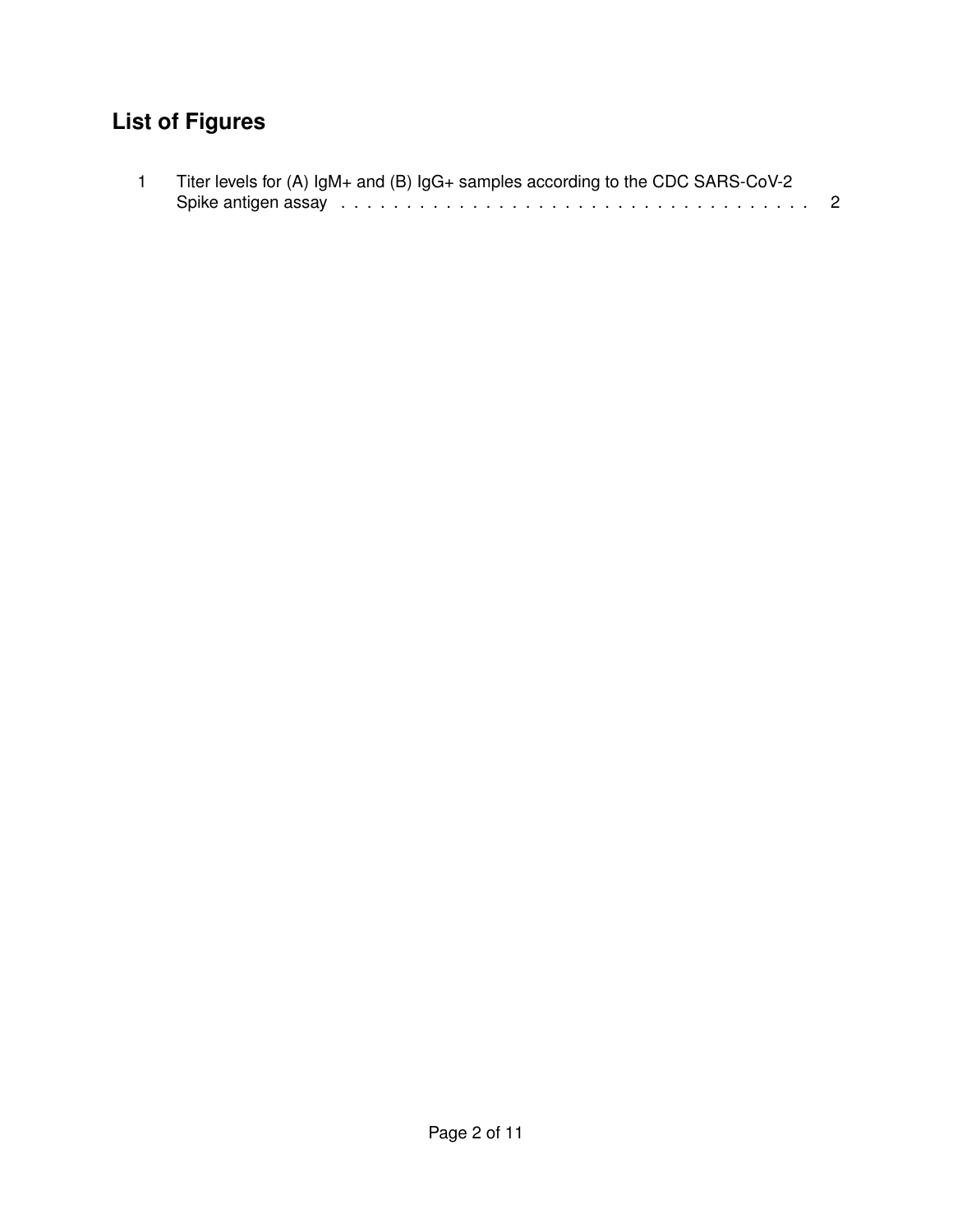### <span id="page-2-0"></span>**1 Introduction**

The FaStep Rapid Diagnostic Test Coronavirus Disease 2019/ (COVID-2019) IgG/IgM Rapid Test from Assure Tech. (Hangzhou) Co., Ltd. was tested on 2020-06-10 at the Frederick National Laboratory for Cancer Research (FNLCR), a Federally Funded Research and Development Center (FFRDC) sponsored by the National Cancer Institute (NCI). Tests were from lot number I2003183. The FaStep Rapid Diagnostic Test Coronavirus Disease 2019/ (COVID-2019) IgG/IgM Rapid Test is intended to qualitatively detect IgM and IgG separately.



#### <span id="page-2-1"></span>**1.1 Panel composition**

<span id="page-2-2"></span>Figure 1: Titer levels for (A) IgM+ and (B) IgG+ samples according to the CDC SARS-CoV-2 Spike antigen assay

The test was evaluated against "Panel 2," which includes frozen SARS-CoV-2 antibody-positive serum samples ( $n = 30$ ) and frozen antibody-negative serum and plasma samples ( $n = 80$ ). The panel size and composition were chosen to enable a laboratory-based evaluation and to provide reasonable estimates and confidence intervals for test performance in the context of limited sample availability. The sample size is comparable to that of a typical sample size used to support Emergency Use Authorization (EUA) by FDA for tests of this type.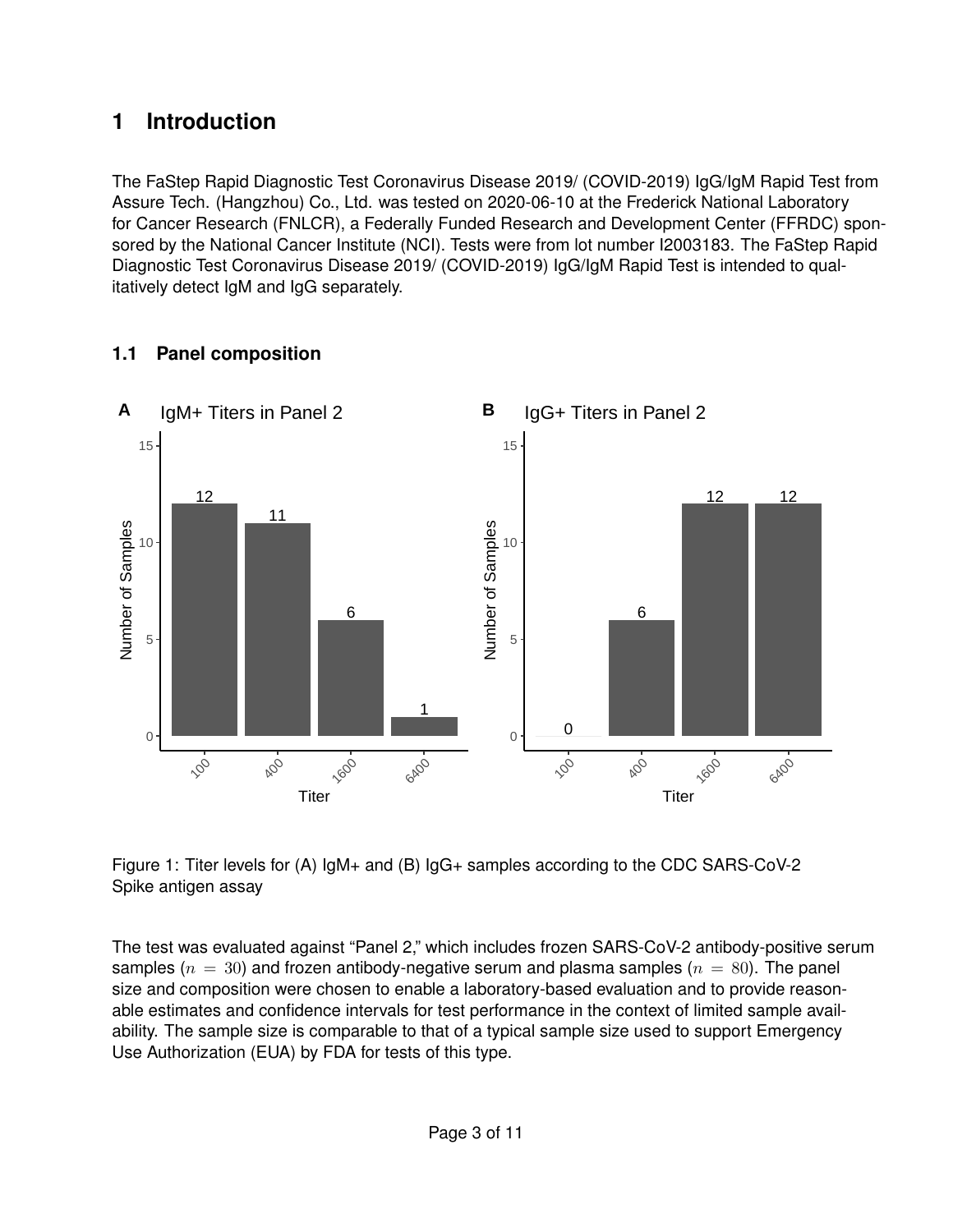#### **1.1.1 Positive samples**

Positive samples used in Panel 2 were from patients previously confirmed to have SARS-CoV-2 infection with a nucleic acid amplification test (NAAT). Time between symptom onset, NAAT testing, and sample collection is not known for all samples. Both SARS-CoV-2 IgM and IgG antibodies are present in all Panel 2 positive samples. The Centers for Disease Control and Prevention (CDC) detected the presence of IgG and IgM antibodies at their laboratory using their SARS-CoV-2 spike enzyme-linked immunosorbent assay (ELISA) tests.<sup>[1](#page-3-0)</sup> The presence of antibodies was confirmed at FNLCR using CDC's developed ELISAs (Pan-Ig, IgG, and IgM) as well as an IgG Receptor Binding Domain (RBD) ELISA developed by the Krammer Laboratory at the Icahn School of Medicine at Mount Sinai.<sup>[2](#page-3-1)</sup> The positive samples selected may not reflect the distribution of antibody levels in patient populations that would be evaluated by such a test. Because all samples are positive for both IgM and IgG, this evaluation cannot verify that tests intended to detect IgM and IgG antibodies separately detect these antibodies independently.

Positive samples were assessed at dilutions of 1:100, 1:400, 1:1600, and 1:6400 by CDC on their Pan-Ig assay, their IgM assay, and their IgG assay. Some samples were run at additional dilutions. Any samples that were positive at a dilution greater than 1:6400 were assigned a titer of 6400 because 1:6400 was the highest dilution at which all Panel 2 positive samples were assessed.

#### **1.1.2 Negative samples**

All Panel 2 negative samples were collected prior to 2020, before the SARS-CoV-2 virus is known to have circulated in the United States. Panel 2 groups include:

- "Negatives" ( $n = 70$ ): selected without regard for clinical status. This group includes a sample, C0063, that showed reactivity in the Pan-Ig CDC spike ELISA at FNLCR.
- "HIV+" ( $n = 10$ ): selected from banked serum from HIV+ patients.<sup>[3](#page-3-2)</sup> This group includes 3 samples, C0018, C0155, and C0182, that showed reactivity in the IgG RBD ELISA at FNLCR.

All Panel 2 negative samples were assessed at dilutions of 1:100 and 1:400 by CDC on their Pan-Ig assay. A subset of samples was assessed in parallel at additional dilutions and on the CDC IgM and IgG assays. All Panel 2 negative samples were negative at a dilution of 1:100 on the CDC Pan-Ig assay. These samples were assigned an undetectable titer (represented as zero (0) in the line data) for the Pan-Ig assay, the IgM assay, and the IgG assay.

<span id="page-3-0"></span><sup>1</sup>See <https://www.cdc.gov/coronavirus/2019-ncov/lab/serology-testing.html>, which notes "CDC's serologic test is designed and validated for broad-based surveillance and research that will give us information needed to guide the response to the pandemic and protect the public's health. The test is not currently designed to test individuals who want to know if they have been previously infected with COVID-19."

<span id="page-3-1"></span><sup>&</sup>lt;sup>2</sup>An implementation of this test, the COVID-19 ELISA IgG Antibody Test, has been granted an EUA authorization by FDA for use at the Mount Sinai Laboratory (MSL), Center for Clinical Laboratories, a division of the Department of Pathology, Molecular, and Cell-Based Medicine, New York, NY. See <https://www.fda.gov/media/137029/download>.

<span id="page-3-2"></span> $3HIV+$  samples were deemed appropriate for inclusion in the panel: (1) to increase the sample size and reduce the confidence interval; and (2) to identify any possibility of cross-reactivity with HIV+ samples. It is anticipated that other types of samples, as they become available, may also be evaluated in any future analyses.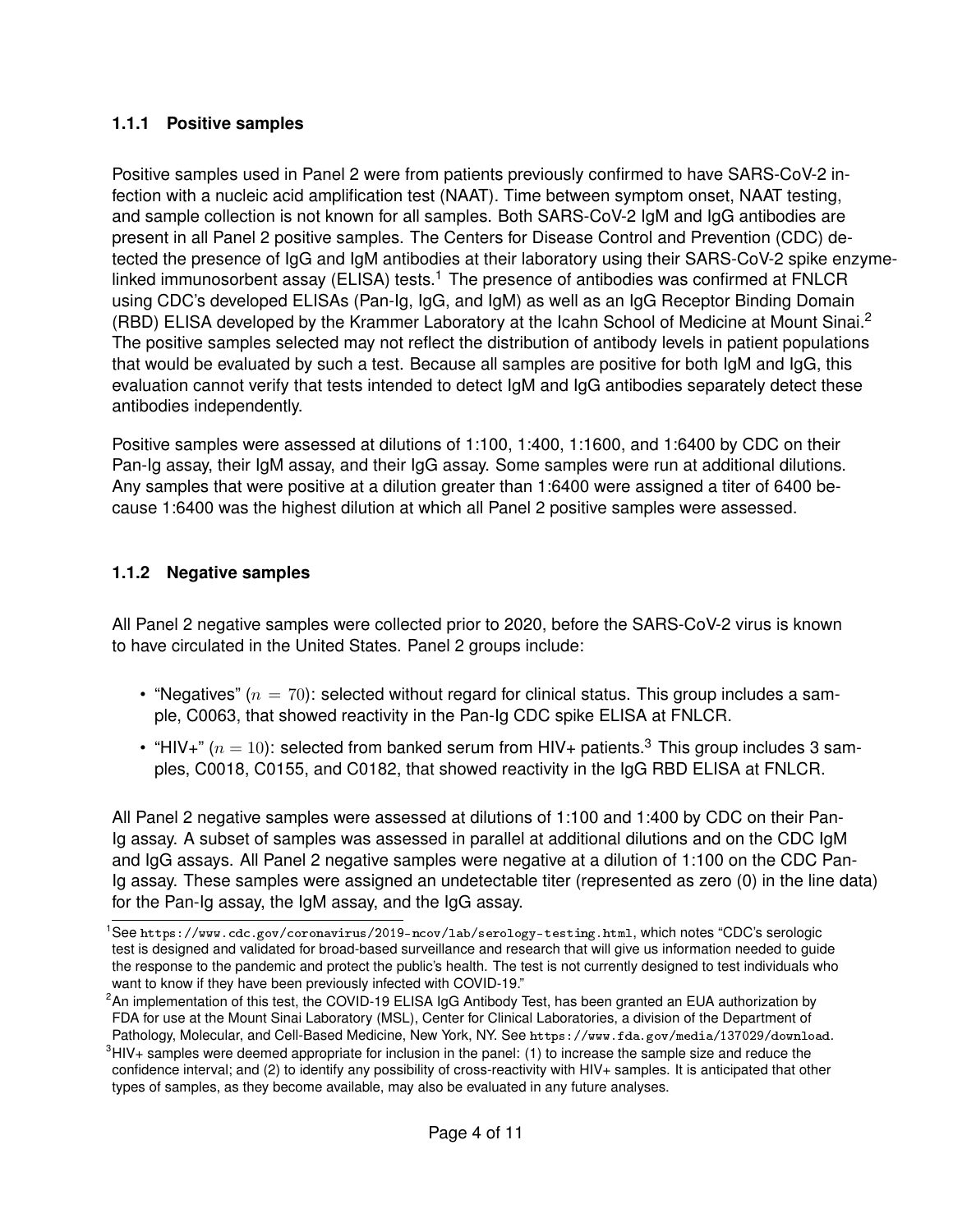#### <span id="page-4-0"></span>**1.2 Analysis**

Samples used in this evaluation were not randomly selected, and sensitivity (PPA) and specificity (NPA) estimates in this report may not be indicative of the real-world performance of the Assure Tech. (Hangzhou) Co., Ltd. FaStep Rapid Diagnostic Test Coronavirus Disease 2019/ (COVID-2019) IgG/IgM Rapid Test. Sensitivity and specificity were calculated for each antibody (e.g., IgM, IgG, IgA, and Pan-Ig, as applicable) separately. In addition, sensitivity and specificity were estimated in a combined manner, where a positive result for any antibody the Assure Tech. (Hangzhou) Co., Ltd. FaStep Rapid Diagnostic Test Coronavirus Disease 2019/ (COVID-2019) IgG/IgM Rapid Test is intended to detect was considered as a positive test result and a negative result meant that a sample tested negative for all antibodies the Assure Tech. (Hangzhou) Co., Ltd. FaStep Rapid Diagnostic Test Coronavirus Disease 2019/ (COVID-2019) IgG/IgM Rapid Test is intended to detect. Positive and negative predictive values were calculated for combined sensitivity and specificity assuming a prevalence of 5%. Crossreactivity with HIV+ was evaluated, and results are presented separately. If cross-reactivity was detected, the samples with HIV+ were not included in calculations of specificity.

Confidence intervals for sensitivity and specificity were calculated per a score method described in CLSI EP12-A2 (2008).[4](#page-4-2) Confidence intervals for PPV and NPV were calculated using the values from the 95% confidence intervals for sensitivity and specificity. For evaluation of cross-reactivity with HIV+, it was evaluated whether an increased false positive rate among antibody negative samples with HIV was statistically higher than the false positive rate among antibody negative samples without HIV (for this, a confidence interval for the difference in false positive rates was calculated per a score method described by Altman.<sup>[5](#page-4-3)</sup>)

#### <span id="page-4-1"></span>**1.3 Important caveats**

Sensitivity and specificity estimates in this report may not be indicative of the real world performance of the Assure Tech. (Hangzhou) Co., Ltd. FaStep Rapid Diagnostic Test Coronavirus Disease 2019/ (COVID-2019) IgG/IgM Rapid Test.

These results are based on serum and plasma samples only and may not be indicative of performance with other sample types, such as whole blood, including finger stick blood.

Information about anticoagulants used is not known.

The number of samples in the panel is a minimally viable sample size that still provides reasonable estimates and confidence intervals for test performance, and the samples used may not be representative of the antibody profile observed in patient populations.

<span id="page-4-3"></span><span id="page-4-2"></span><sup>4</sup>CLSI. *User Protocol for Evaluation of Qualitative Test Performance; Approved Guideline—Second Edition*. CLSI document EP12-A2. Wayne, PA: Clinical and Laboratory Standards Institute; 2008. See [https://www.accessdata.fda.](https://www.accessdata.fda.gov/scripts/cdrh/cfdocs/cfStandards/detail.cfm?standard__identification_no=31791) [gov/scripts/cdrh/cfdocs/cfStandards/detail.cfm?standard\\_\\_identification\\_no=31791](https://www.accessdata.fda.gov/scripts/cdrh/cfdocs/cfStandards/detail.cfm?standard__identification_no=31791). <sup>5</sup>Statistics with Confidence: Confidence Intervals and Statistical Guidelines. (2013). Wiley.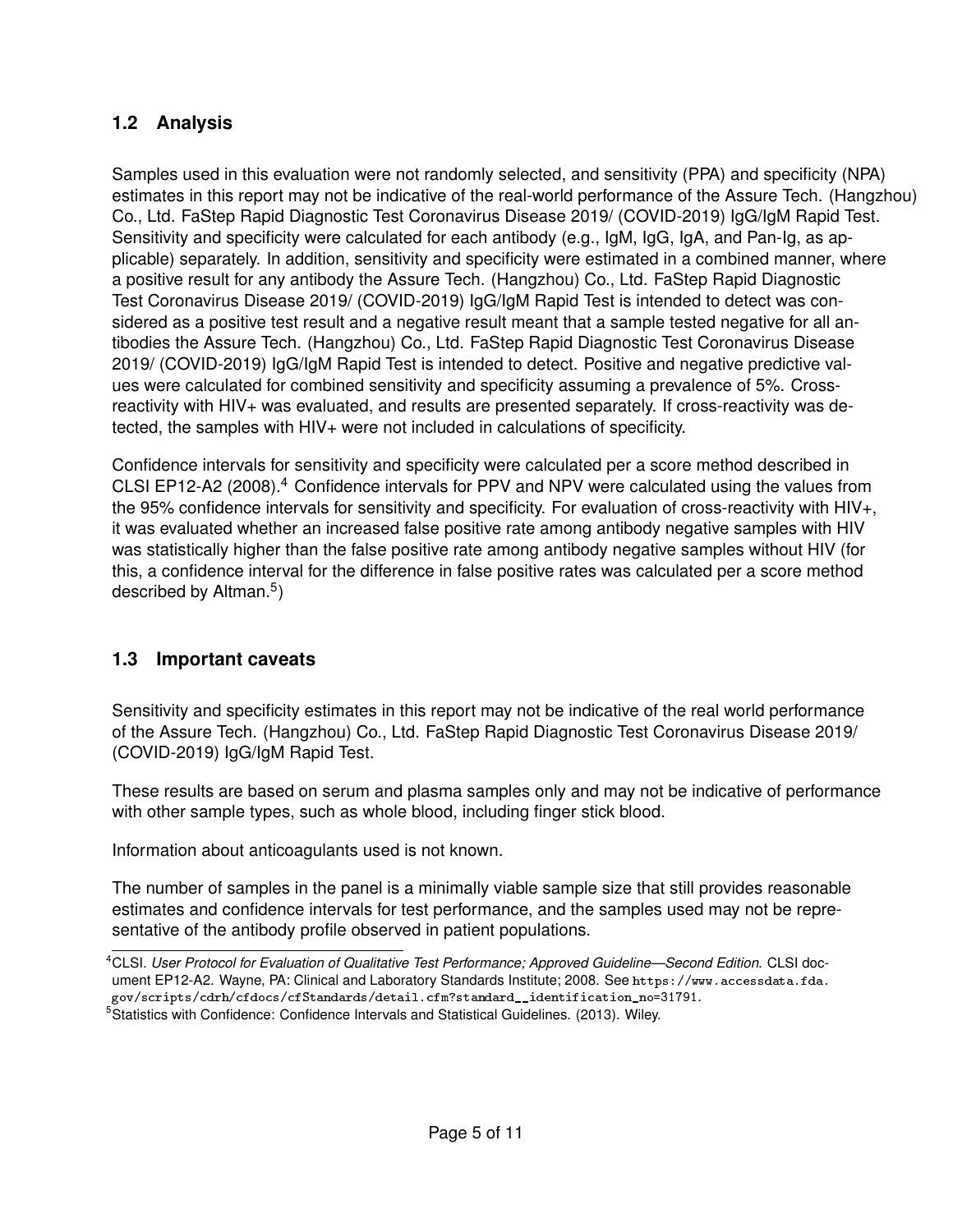#### <span id="page-5-0"></span>**1.4 Notes about the evaluation procedure**

- The Assure Tech. (Hangzhou) Co., Ltd. FaStep Rapid Diagnostic Test Coronavirus Disease 2019/ (COVID-2019) IgG/IgM Rapid Test was used per the manufacturer's package insert.
- Devices were tested within any expiration dates provided.
- Devices were not obviously defective / compromised.
- Devices were stored at FNLCR within their labeled conditions.
- A single operator conducted and read the test.
- The personnel who performed the testing were blinded to the identity / code of the sample and the expected results.
- The testing was performed in a non-clinical laboratory environment.
- Negative and positive samples were ordered randomly and then tested serially.
- The operator trained on the FaStep Rapid Diagnostic Test Coronavirus Disease 2019/ (COVID-2019) IgG/IgM Rapid Test with positive and negative controls prior to testing.

#### <span id="page-5-1"></span>**1.5 Additional notes, anomalies, and clarifications**

FNLCR provided the following additional information:

A few buffer bottles had debris and were excluded from testing.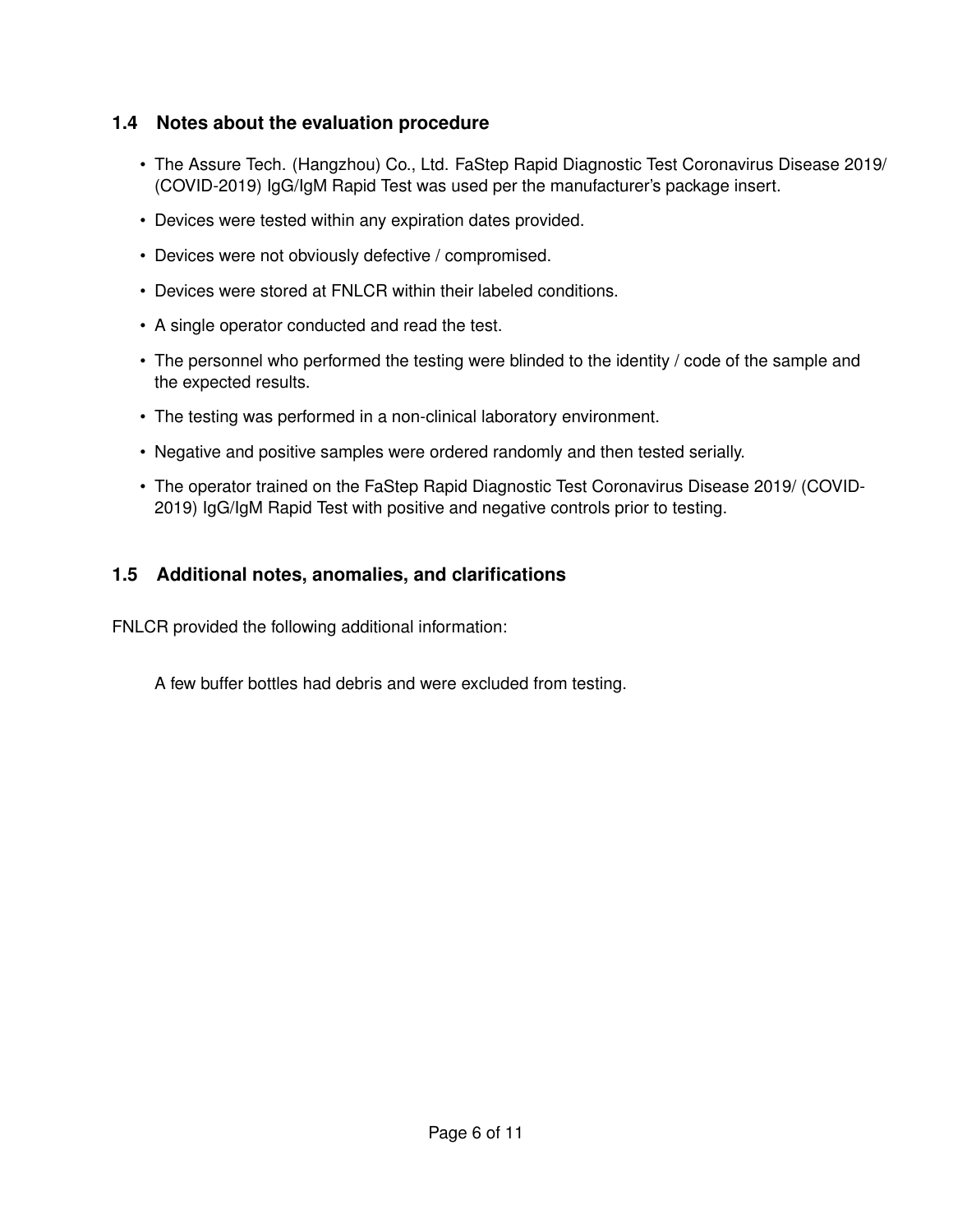## <span id="page-6-1"></span><span id="page-6-0"></span>**2 Results**

|                                                                                                                    |                     | <b>Comparator Method</b> |                 | Collected pre-2020       |        |       |  |
|--------------------------------------------------------------------------------------------------------------------|---------------------|--------------------------|-----------------|--------------------------|--------|-------|--|
|                                                                                                                    |                     | <b>Antibody Positive</b> |                 | <b>Antibody Negative</b> |        |       |  |
| <b>FaStep Rapid</b><br>Diagnostic<br>Test<br>Coronavirus<br>Disease 2019/<br>(COVID-2019)<br>IgG/IgM Rapid<br>Test | $lgM_{+}$<br>$lgG+$ | $lgM+$ ,<br>$lgG-$       | IgM-,<br>$lgG+$ | Negative                 | $HIV+$ | Total |  |
| $lgM+$ , $lgG+$                                                                                                    | 27                  |                          |                 |                          |        | 27    |  |
| $lgM+$ , $lgG-$                                                                                                    | 3                   |                          |                 | 1                        |        | 4     |  |
| $lgM-$ , $lgG+$                                                                                                    |                     |                          |                 |                          |        |       |  |
| $lgM-$ , $lgG-$                                                                                                    |                     |                          |                 | 69                       | 10     | 79    |  |
| Total                                                                                                              | 30                  |                          |                 | 70                       | 10     | 110   |  |

Table 1: Summary Results

Table 2: Summary Statistics

<span id="page-6-2"></span>

| Measure                               | Estimate                        | Confidence Interval |
|---------------------------------------|---------------------------------|---------------------|
| IgM Sensitivity                       | 100% (30/30)                    | $(88.7\%; 100\%)$   |
| IgM Specificity                       | 98.8% (79/80)                   | $(93.3\%; 99.8\%)$  |
| IgG Sensitivity                       | 90.0% (27/30)                   | $(74.4\%; 96.5\%)$  |
| IgG Specificity                       | 100% (80/80)                    | $(95.4\%; 100\%)$   |
| <b>Combined Sensitivity</b>           | 100% (30/30)                    | $(88.7\%; 100\%)$   |
| <b>Combined Specificity</b>           | 98.8% (79/80)                   | $(93.3\%; 99.8\%)$  |
| Combined PPV for prevalence =<br>5.0% | 80.8%                           | $(40.9\%; 96\%)$    |
| Combined NPV for prevalence =<br>5.0% | 100%                            | $(99.4\%; 100\%)$   |
| Cross-reactivity with HIV+            | $0.0\%$ (0/10),<br>not detected |                     |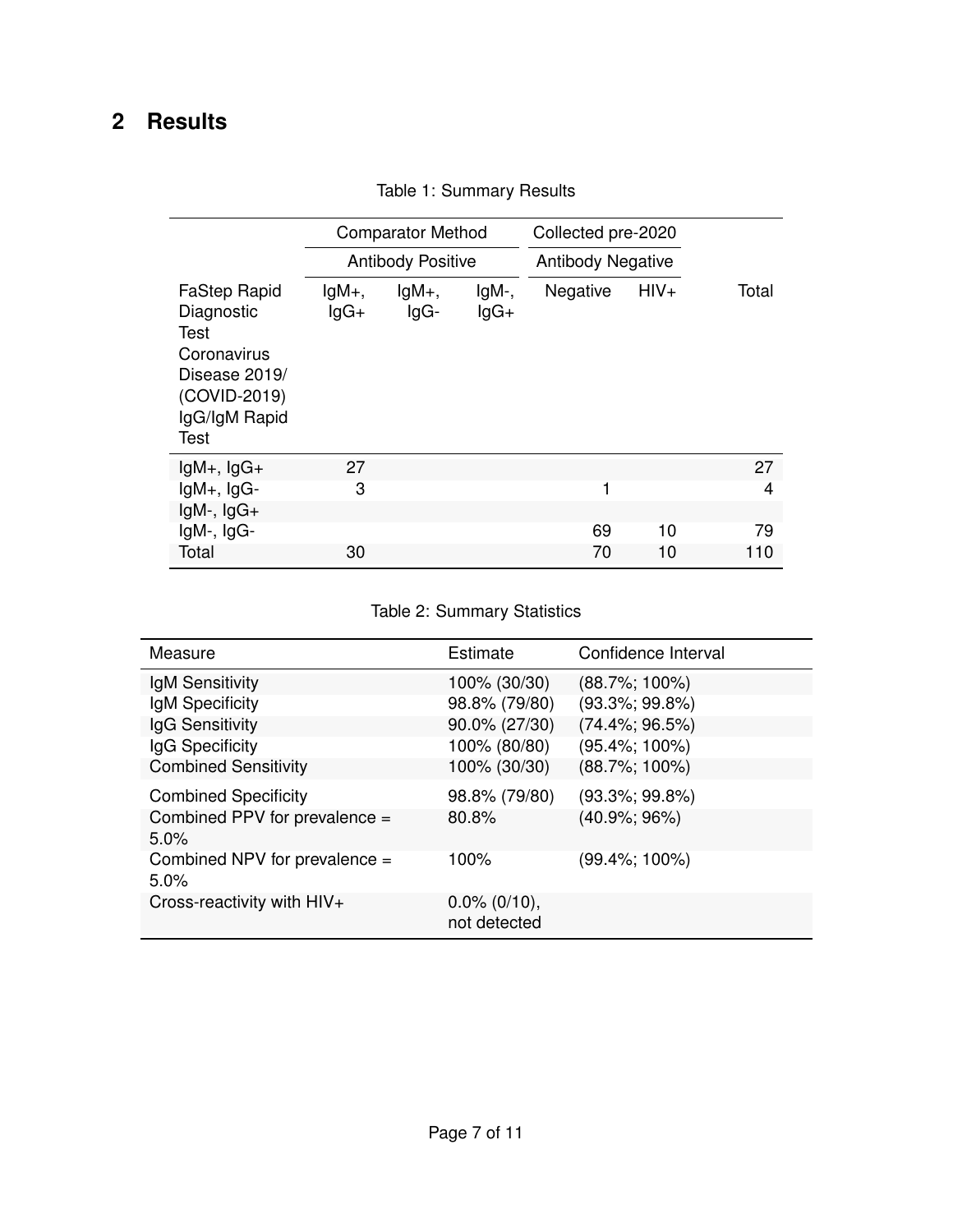## **3 Line Data**

<span id="page-7-1"></span>In the table below, "Days" refers to "Days from symptom onset to blood collection."

Table 3: Line Data

<span id="page-7-0"></span>

| Sample<br>Number | lgM<br>Result   | IgG<br>Result            | lgA<br>Result | Pan Ig<br>Result | (lgM/<br>lgG)<br>Result |      | Control Sample<br>ID | <b>Type</b> | CDC<br>Spike<br>Pan-<br>lg<br><b>Titer</b> | <b>CDC</b><br>Spike<br>lgM<br><b>Titer</b> | <b>CDC</b><br>Spike<br>lgG<br><b>Titer</b> | Days | Group           |
|------------------|-----------------|--------------------------|---------------|------------------|-------------------------|------|----------------------|-------------|--------------------------------------------|--------------------------------------------|--------------------------------------------|------|-----------------|
|                  |                 | <b>Negative Negative</b> |               |                  |                         | Pass | C0004                | Plasma      | $\mathbf 0$                                | 0                                          | 0                                          |      | Negative        |
| 2                |                 | Negative Negative        |               |                  |                         | Pass | C0005                | Plasma      | $\mathbf 0$                                | 0                                          | 0                                          |      | Negative        |
| 3                |                 | <b>Negative Negative</b> |               |                  |                         | Pass | D0007                | Plasma      | 0                                          | 0                                          | $\mathbf 0$                                |      | Negative        |
| 4                |                 | Negative Negative        |               |                  |                         | Pass | D0011                | Serum       | $\boldsymbol{0}$                           | 0                                          | 0                                          |      | Negative        |
| 5                | Positive        | Positive                 |               |                  |                         | Pass | D0012                | Serum       | 6400                                       | 100                                        | 6400                                       | 28   | Positive        |
| 6                |                 | <b>Negative Negative</b> |               |                  |                         | Pass | C0155                | Plasma      | 0                                          | 0                                          | 0                                          |      | $HIV+$          |
|                  |                 | <b>Negative Negative</b> |               |                  |                         | Pass | D0015                | Plasma      | $\mathbf 0$                                | 0                                          | $\overline{0}$                             |      | Negative        |
| 8                | <b>Positive</b> | Positive                 |               |                  |                         | Pass | C0031                | Serum       | 1600                                       | 400                                        | 6400                                       | 21   | Positive        |
| 9                |                 | Negative Negative        |               |                  |                         | Pass | C0019                | Plasma      | $\mathbf 0$                                | 0                                          | 0                                          |      | Negative        |
| 10               | Positive        | Positive                 |               |                  |                         | Pass | D0020                | Serum       | 1600                                       | 400                                        | 6400                                       | 42   | Positive        |
| 11               |                 | Negative Negative        |               |                  |                         | Pass | C0089                | Plasma      | $\mathbf 0$                                | 0                                          | 0                                          |      | $HIV+$          |
| 12               | Positive        | Positive                 |               |                  |                         | Pass | D0022                | Serum       | 400                                        | 100                                        | 1600                                       | 46   | Positive        |
| 13               | Positive        | Negative                 |               |                  |                         | Pass | C0049                | Serum       | 400                                        | 400                                        | 400                                        | 23   | Positive        |
| 14               |                 | Negative Negative        |               |                  |                         | Pass | D0027                | Serum       | $\mathbf 0$                                | 0                                          | 0                                          |      | Negative        |
| 15               | Positive        | Positive                 |               |                  |                         | Pass | D0028                | Serum       | 6400                                       | 400                                        | 6400                                       | 32   | Positive        |
| 16               |                 | <b>Negative Negative</b> |               |                  |                         | Pass | C0032                | Plasma      | 0                                          | 0                                          | 0                                          |      | Negative        |
| 17               |                 | Negative Negative        |               |                  |                         | Pass | D0034                | Serum       | $\boldsymbol{0}$                           | 0                                          | 0                                          |      | Negative        |
| 18               |                 | Negative Negative        |               |                  |                         | Pass | C0099                | Plasma      | $\mathbf 0$                                | 0                                          | 0                                          |      | $HIV+$          |
| 19               |                 | <b>Negative Negative</b> |               |                  |                         | Pass | C0041                | Plasma      | $\mathbf 0$                                | 0                                          | 0                                          |      | <b>Negative</b> |
| 20               |                 | Negative Negative        |               |                  |                         | Pass | C0008                | Plasma      | 0                                          | 0                                          | 0                                          |      | <b>Negative</b> |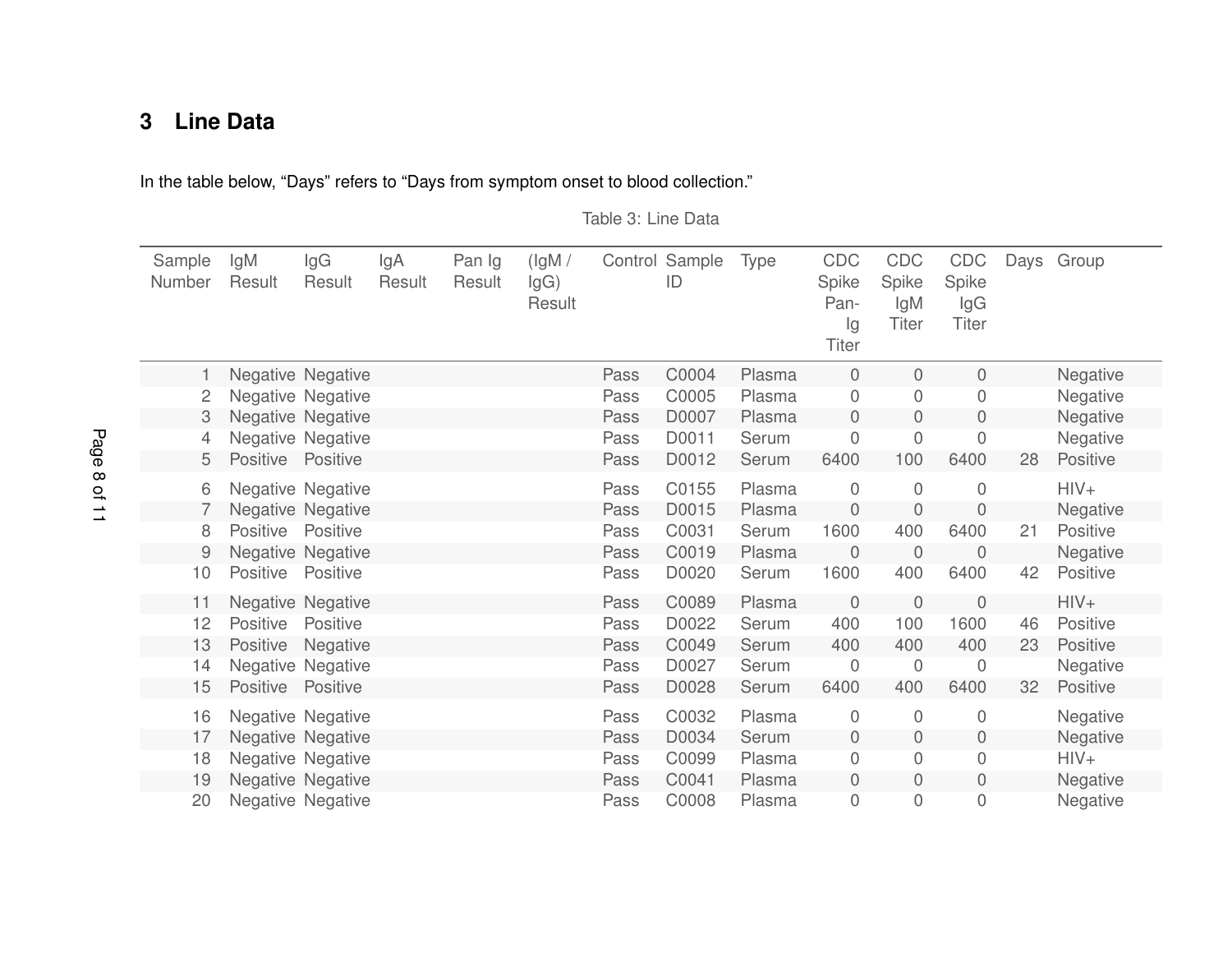| Sample<br>Number | lgM<br>Result   | lgG<br>Result                 | lgA<br>Result | Pan Ig<br>Result | (lgM /<br>lgG)<br>Result |              | Control Sample<br>ID | <b>Type</b>     | CDC<br>Spike<br>Pan-<br>Ig<br><b>Titer</b> | CDC<br>Spike<br>IgM<br><b>Titer</b> | CDC<br>Spike<br>lgG<br><b>Titer</b> |    | Days Group         |
|------------------|-----------------|-------------------------------|---------------|------------------|--------------------------|--------------|----------------------|-----------------|--------------------------------------------|-------------------------------------|-------------------------------------|----|--------------------|
| 21               |                 | Negative Negative             |               |                  |                          | Pass         | C0051                | Plasma          | 0                                          | 0                                   | $\mathbf 0$                         |    | Negative           |
| 22               |                 | <b>Negative Negative</b>      |               |                  |                          | Pass         | C0018                | Plasma          | $\mathbf 0$                                | 0                                   | $\overline{0}$                      |    | $HIV+$             |
| 23               |                 | Negative Negative             |               |                  |                          | Pass         | D0047                | Serum           | $\mathbf 0$                                | 0                                   | $\mathbf 0$                         |    | Negative           |
| 24               |                 | <b>Negative Negative</b>      |               |                  |                          | Pass         | D0049                | Plasma          | 0                                          | 0                                   | 0                                   |    | Negative           |
| 25               |                 | Negative Negative             |               |                  |                          | Pass         | C0185                | Plasma          | $\mathbf 0$                                | $\boldsymbol{0}$                    | $\mathbf 0$                         |    | Negative           |
| 26<br>27         | Positive        | Positive<br>Negative Negative |               |                  |                          | Pass<br>Pass | C0172<br>C0093       | Serum<br>Plasma | 1600<br>$\overline{0}$                     | 400<br>0                            | 1600<br>$\mathbf 0$                 | 19 | Positive<br>$HIV+$ |
| 28               | Positive        | Positive                      |               |                  |                          | Pass         | C0053                | Serum           | 1600                                       | 1600                                | 1600                                | 28 | Positive           |
| 29               |                 | Negative Negative             |               |                  |                          | Pass         | D0056                | Plasma          | $\mathbf 0$                                | $\overline{0}$                      | $\boldsymbol{0}$                    |    | Negative           |
| 30               |                 | Negative Negative             |               |                  |                          | Pass         | D0058                | Serum           | $\mathbf 0$                                | 0                                   | 0                                   |    | Negative           |
| 31               |                 | <b>Negative Negative</b>      |               |                  |                          | Pass         | C0059                | Plasma          | $\theta$                                   | 0                                   | $\overline{0}$                      |    | Negative           |
| 32               | Positive        | Positive                      |               |                  |                          | Pass         | C0145                | Serum           | 6400                                       | 1600                                | 6400                                | 17 | Positive           |
| 33               |                 | Negative Negative             |               |                  |                          | Pass         | D0064                | Plasma          | $\mathbf 0$                                | $\mathsf{O}\xspace$                 | $\mathbf 0$                         |    | Negative           |
| 34               |                 | <b>Negative Negative</b>      |               |                  |                          | Pass         | C0065                | Plasma          | 0                                          | 0                                   | 0                                   |    | Negative           |
| 35               |                 | Negative Negative             |               |                  |                          | Pass         | C0075                | Plasma          | $\mathbf 0$                                | $\overline{0}$                      | $\mathbf 0$                         |    | Negative           |
| 36               |                 | Negative Negative             |               |                  |                          | Pass         | D0073                | Serum           | $\mathbf 0$                                | $\mathsf{O}\xspace$                 | $\mathsf{O}\xspace$                 |    | Negative           |
| 37               | Positive        | Positive                      |               |                  |                          | Pass         | C0153                | Serum           | 400                                        | 100                                 | 400                                 | 31 | Positive           |
| 38               |                 | <b>Negative Negative</b>      |               |                  |                          | Pass         | C0197                | Plasma          | $\overline{0}$                             | $\mathbf 0$                         | 0                                   |    | $HIV+$             |
| 39               | Positive        | Positive                      |               |                  |                          | Pass         | C0144                | Serum           | 6400                                       | 1600                                | 6400                                | 21 | Positive           |
| 40               |                 | Negative Negative             |               |                  |                          | Pass         | C0179                | Plasma          | $\mathbf 0$                                | $\mathbf 0$                         | 0                                   |    | Negative           |
| 41               |                 | Negative Negative             |               |                  |                          | Pass         | D0083                | Serum           | $\overline{0}$                             | $\overline{0}$                      | $\mathbf 0$                         |    | Negative           |
| 42               | <b>Positive</b> | Positive                      |               |                  |                          | Pass         | D0084                | Serum           | 1600                                       | 100                                 | 1600                                | 41 | Positive           |
| 43               |                 | Negative Negative             |               |                  |                          | Pass         | D0086                | Plasma          | $\theta$                                   | 0                                   | $\mathbf 0$                         |    | Negative           |
| 44               | Positive        | Positive                      |               |                  |                          | Pass         | C0132                | Serum           | 1600                                       | 1600                                | 6400                                |    | Positive           |

Table 3: Line Data *(continued)*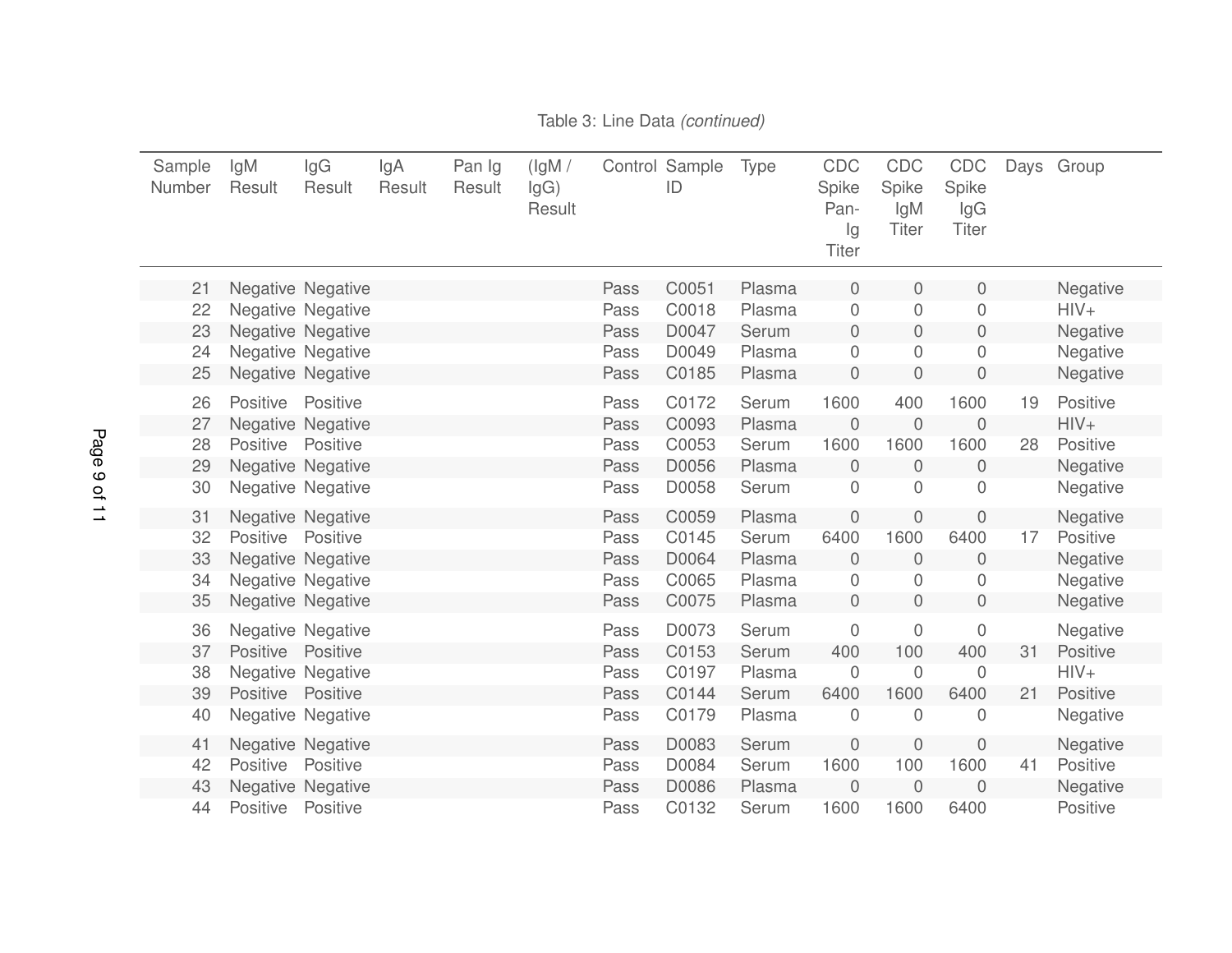| Sample<br>Number | lgM<br>Result     | lgG<br>Result            | lgA<br>Result | Pan Ig<br>Result | (IgM /<br>lgG)<br>Result |      | Control Sample<br>ID | Type   | CDC<br>Spike<br>Pan-<br>lg<br><b>Titer</b> | CDC<br>Spike<br>lgM<br><b>Titer</b> | CDC<br>Spike<br>lgG<br><b>Titer</b> | Days | Group    |
|------------------|-------------------|--------------------------|---------------|------------------|--------------------------|------|----------------------|--------|--------------------------------------------|-------------------------------------|-------------------------------------|------|----------|
| 45               | Positive          | Positive                 |               |                  |                          | Pass | C0064                | Serum  | 1600                                       | 1600                                | 6400                                | 20   | Positive |
| 46               |                   | Negative Negative        |               |                  |                          | Pass | D0094                | Serum  | $\mathbf 0$                                | $\mathbf 0$                         | 0                                   |      | Negative |
| 47               | Positive          | Negative                 |               |                  |                          | Pass | C0095                | Plasma | $\mathbf 0$                                | $\mathbf 0$                         | $\mathbf 0$                         |      | Negative |
| 48               |                   | <b>Negative Negative</b> |               |                  |                          | Pass | D0097                | Plasma | $\overline{0}$                             | 0                                   | 0                                   |      | Negative |
| 49               |                   | Negative Negative        |               |                  |                          | Pass | C0098                | Plasma | $\boldsymbol{0}$                           | $\boldsymbol{0}$                    | $\mathbf 0$                         |      | Negative |
| 50               |                   | Negative Negative        |               |                  |                          | Pass | C0063                | Plasma | $\overline{0}$                             | $\overline{0}$                      | 0                                   |      | Negative |
| 51               |                   | Negative Negative        |               |                  |                          | Pass | C0101                | Plasma | $\mathbf 0$                                | $\overline{0}$                      | $\mathbf 0$                         |      | Negative |
| 52               |                   | <b>Negative Negative</b> |               |                  |                          | Pass | C0103                | Plasma | $\mathbf 0$                                | $\mathbf 0$                         | 0                                   |      | Negative |
| 53               | Positive Positive |                          |               |                  |                          | Pass | D0104                | Serum  | 400                                        | 100                                 | 400                                 | 17   | Positive |
| 54               |                   | Negative Negative        |               |                  |                          | Pass | C0105                | Plasma | $\theta$                                   | 0                                   | 0                                   |      | Negative |
| 55               |                   | Negative Negative        |               |                  |                          | Pass | C0109                | Plasma | $\mathbf 0$                                | $\boldsymbol{0}$                    | $\mathbf 0$                         |      | Negative |
| 56               |                   | Negative Negative        |               |                  |                          | Pass | C0198                | Plasma | $\mathbf 0$                                | $\mathbf 0$                         | $\mathbf 0$                         |      | Negative |
| 57               |                   | <b>Negative Negative</b> |               |                  |                          | Pass | D0115                | Serum  | $\mathbf 0$                                | $\overline{0}$                      | $\mathbf 0$                         |      | Negative |
| 58               |                   | Negative Negative        |               |                  |                          | Pass | C0117                | Plasma | 0                                          | 0                                   | 0                                   |      | Negative |
| 59               |                   | Negative Negative        |               |                  |                          | Pass | D0120                | Serum  | $\mathbf 0$                                | $\boldsymbol{0}$                    | $\mathbf 0$                         |      | Negative |
| 60               |                   | Negative Negative        |               |                  |                          | Pass | C0121                | Plasma | $\boldsymbol{0}$                           | $\mathbf 0$                         | $\mathbf 0$                         |      | Negative |
| 61               |                   | <b>Negative Negative</b> |               |                  |                          | Pass | D0123                | Plasma | $\overline{0}$                             | $\overline{0}$                      | $\mathbf 0$                         |      | Negative |
| 62               |                   | <b>Negative Negative</b> |               |                  |                          | Pass | D0126                | Serum  | $\boldsymbol{0}$                           | 0                                   | 0                                   |      | Negative |
| 63               |                   | Negative Negative        |               |                  |                          | Pass | D0128                | Serum  | $\mathbf 0$                                | $\mathbf 0$                         | $\boldsymbol{0}$                    |      | Negative |
| 64               |                   | Negative Negative        |               |                  |                          | Pass | D0130                | Serum  | $\boldsymbol{0}$                           | 0                                   | 0                                   |      | Negative |
| 65               |                   | Negative Negative        |               |                  |                          | Pass | D0131                | Serum  | $\mathbf 0$                                | $\overline{0}$                      | $\mathbf 0$                         |      | Negative |
| 66               |                   | Negative Negative        |               |                  |                          | Pass | D0132                | Plasma | $\mathbf 0$                                | $\boldsymbol{0}$                    | $\mathbf 0$                         |      | Negative |
| 67               |                   | Negative Negative        |               |                  |                          | Pass | C0133                | Plasma | $\boldsymbol{0}$                           | $\boldsymbol{0}$                    | $\boldsymbol{0}$                    |      | Negative |
| 68               |                   | <b>Negative Negative</b> |               |                  |                          | Pass | C0134                | Plasma | $\boldsymbol{0}$                           | 0                                   | 0                                   |      | Negative |

#### Table 3: Line Data *(continued)*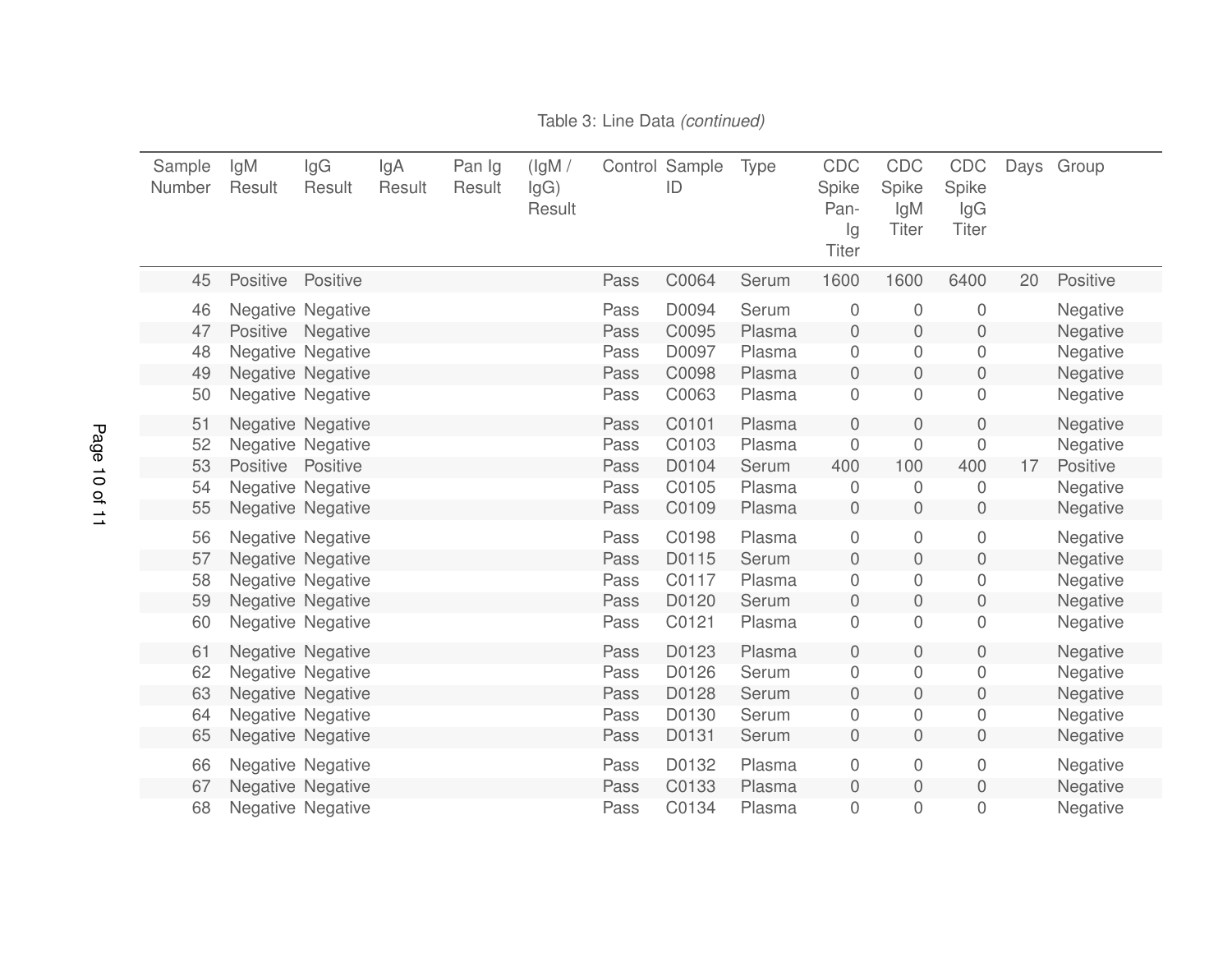<span id="page-10-0"></span>

| Sample<br>Number | lgM<br>Result   | lgG<br>Result            | lgA<br>Result | Pan Ig<br>Result | (lgM /<br>lgG)<br>Result |      | Control Sample<br>ID | Type   | CDC<br>Spike<br>Pan-<br>Ig<br><b>Titer</b> | <b>CDC</b><br>Spike<br>lgM<br><b>Titer</b> | CDC<br>Spike<br>lgG<br><b>Titer</b> |    | Days Group |
|------------------|-----------------|--------------------------|---------------|------------------|--------------------------|------|----------------------|--------|--------------------------------------------|--------------------------------------------|-------------------------------------|----|------------|
| 69               |                 | <b>Negative Negative</b> |               |                  |                          | Pass | D0135                | Plasma | $\overline{0}$                             | 0                                          | $\mathbf 0$                         |    | Negative   |
| 70               |                 | Negative Negative        |               |                  |                          | Pass | C0137                | Plasma | $\mathbf 0$                                | 0                                          | 0                                   |    | Negative   |
| 71               | Positive        | Positive                 |               |                  |                          | Pass | C0127                | Serum  | 400                                        | 400                                        | 1600                                | 23 | Positive   |
| 72               |                 | Negative Negative        |               |                  |                          | Pass | C0199                | Plasma | $\mathbf 0$                                | 0                                          | 0                                   |    | Negative   |
| 73               |                 | Negative Negative        |               |                  |                          | Pass | C0140                | Plasma | $\mathbf 0$                                | $\mathbf 0$                                | $\mathbf 0$                         |    | Negative   |
| 74               |                 | <b>Negative Negative</b> |               |                  |                          | Pass | D0141                | Plasma | $\mathbf 0$                                | 0                                          | 0                                   |    | Negative   |
| 75               |                 | Negative Negative        |               |                  |                          | Pass | D0142                | Plasma | $\mathbf 0$                                | $\overline{0}$                             | $\mathbf 0$                         |    | Negative   |
| 76               |                 | Negative Negative        |               |                  |                          | Pass | D0145                | Plasma | $\mathbf 0$                                | $\overline{0}$                             | $\mathbf 0$                         |    | Negative   |
| 77               |                 | Negative Negative        |               |                  |                          | Pass | C0054                | Plasma | $\overline{0}$                             | 0                                          | $\mathbf 0$                         |    | $HIV+$     |
| 78               |                 | Negative Negative        |               |                  |                          | Pass | D0148                | Plasma | $\mathbf 0$                                | 0                                          | 0                                   |    | Negative   |
| 79               | <b>Positive</b> | Negative                 |               |                  |                          | Pass | D0149                | Serum  | 400                                        | 100                                        | 400                                 | 43 | Positive   |
| 80               | Positive        | Positive                 |               |                  |                          | Pass | C0152                | Serum  | 400                                        | 400                                        | 6400                                | 24 | Positive   |
| 81               |                 | Negative Negative        |               |                  |                          | Pass | D0153                | Plasma | $\overline{0}$                             | 0                                          | $\mathbf 0$                         |    | Negative   |
| 82               |                 | Negative Negative        |               |                  |                          | Pass | D0154                | Plasma | $\mathbf 0$                                | 0                                          | 0                                   |    | Negative   |
| 83               |                 | Negative Negative        |               |                  |                          | Pass | C0156                | Plasma | $\mathbf 0$                                | 0                                          | $\overline{0}$                      |    | Negative   |
| 84               |                 | Negative Negative        |               |                  |                          | Pass | D0158                | Serum  | 0                                          | 0                                          | $\mathbf 0$                         |    | Negative   |
| 85               | Positive        | Negative                 |               |                  |                          | Pass | D0159                | Serum  | 100                                        | 100                                        | 400                                 | 24 | Positive   |
| 86               | Positive        | Positive                 |               |                  |                          | Pass | D0161                | Serum  | 1600                                       | 100                                        | 1600                                | 44 | Positive   |
| 87               |                 | Negative Negative        |               |                  |                          | Pass | C0162                | Plasma | $\overline{0}$                             | $\mathbf 0$                                | $\theta$                            |    | Negative   |
| 88               |                 | Negative Negative        |               |                  |                          | Pass | C0026                | Plasma | $\boldsymbol{0}$                           | 0                                          | 0                                   |    | Negative   |
| 89               |                 | Negative Negative        |               |                  |                          | Pass | D0166                | Plasma | $\mathbf 0$                                | 0                                          | $\mathbf 0$                         |    | Negative   |
| 90               |                 | Negative Negative        |               |                  |                          | Pass | C0138                | Plasma | 0                                          | 0                                          | $\mathbf 0$                         |    | $HIV+$     |
| 91               |                 | Negative Negative        |               |                  |                          | Pass | D0169                | Serum  | $\boldsymbol{0}$                           | 0                                          | $\mathbf 0$                         |    | Negative   |
| 92               |                 | <b>Negative Negative</b> |               |                  |                          | Pass | D0170                | Plasma | 0                                          | 0                                          | 0                                   |    | Negative   |

#### <span id="page-10-1"></span>Table 3: Line Data *(continued)*